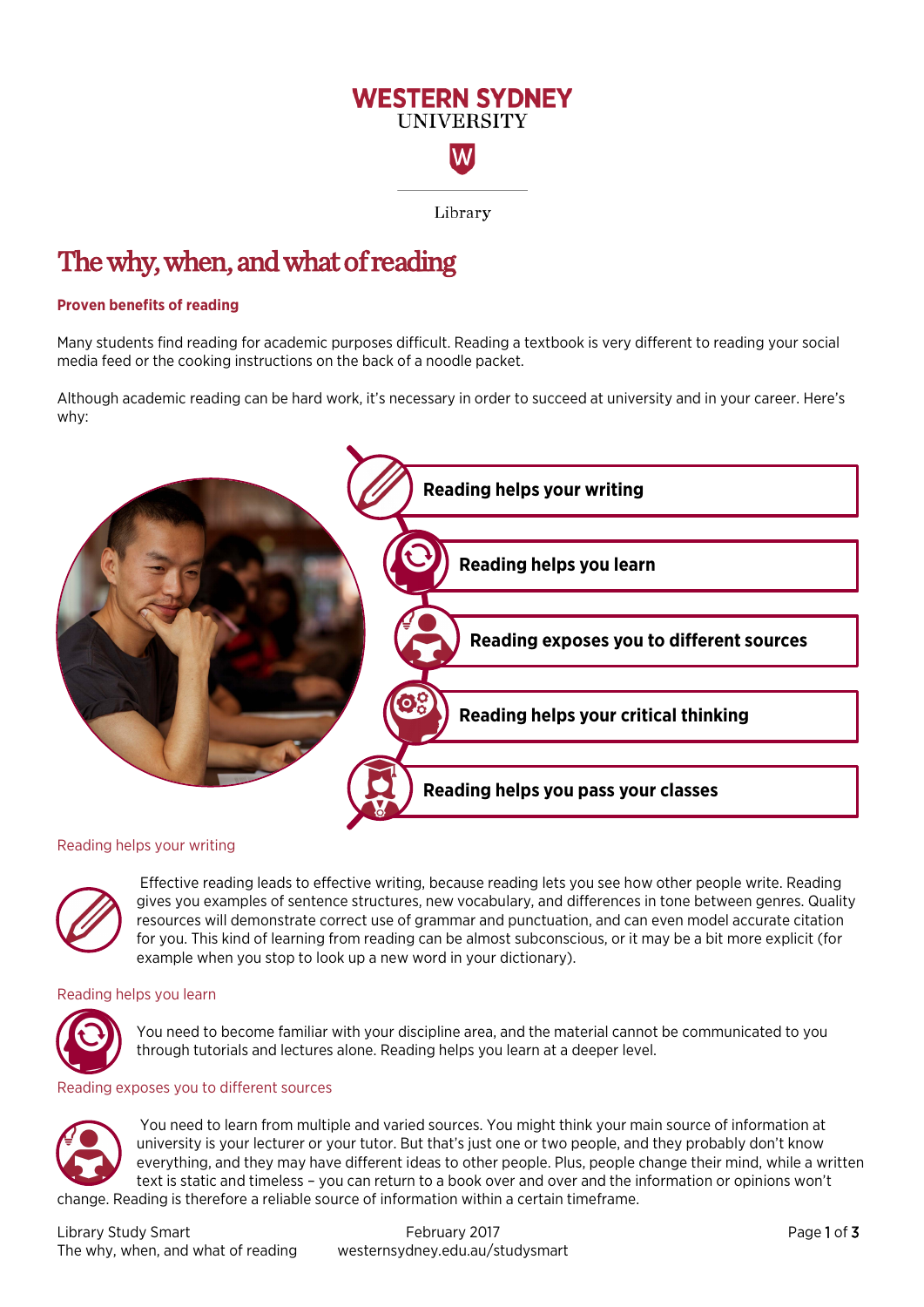### Reading helps your critical thinking



Reading a range of sources exposes you to a range of ideas and opinions. If you take your lecturer as the only source of information you will only be getting one person's perspective. It might be a really interesting and useful perspective, and your lecturer probably knows almost all there is to know about the subject, but they are just one person. Effective critical thinking means you consider a range of ideas and information from a

variety of sources. You will do this throughout your life, not just at university. Imagine you're buying a car – will you go with the first salesperson who approaches you, or will you visit a few different dealerships, talk to a range of sellers, read reviews and product information, and make a careful decision based on all the available evidence?

#### Reading helps you pass your classes



You can't pass your classes if you don't read. Simple as that. You need to read to keep up with class content, and you need to perform research for most types of assessments.

#### **When to read**

There are 3 main contexts for your reading at university: lectures, tutorials, and assignments. The same reading might be useful for all 3 contexts, or you may have to read different texts for each one.

You need to do the reading...

...before **lectures** so that you have a working knowledge of the background of the topic. Your lecturer will discuss specifics and build on concepts you learned in your reading.

...before **tutorials** so that you can raise any questions you have or concepts you need clarified. You also need to be able to participate in discussions and activities based on the reading or other pre-class activities.

...for assignments to help you find an answer, investigate a problem, or formulate an argument. This is called research.



#### **What to read**

What you read depends on the context. Many units will set regular readings for before lectures and tutorials. Follow your weekly readings so that you can keep up with the classes, and refer to [How to read effectively](http://westernsydney.edu.au/__data/assets/pdf_file/0005/1177484/how_to_read_effectively.pdf) (PDF, 256 kB) to maximise your time.

Reading for assignments or research, however, can be different to reading for your classes. Some units will give you a reading list for an assignment, possibly divided into essential and optional items. Often you'll be expected to find more readings on your own, which is called research – see [the Library's Successful Searching module](http://library.westernsydney.edu.au/main/guides/online-tutorials/successful-searching) for more information.

It can be difficult to keep track of what you have already read and what you need to read next, so come up with a system early on for managing your reading lists and notes. See our Study Smart guides o[n General note-taking](https://westernsydney.edu.au/__data/assets/pdf_file/0004/1082515/General_note-taking_advice.pdf) (PDF, 134 kB) and [Note-taking techniques](https://westernsydney.edu.au/__data/assets/pdf_file/0008/1082663/Note-taking_techniques.pdf) (PDF, 526 kB), as well as [Organising your reading](http://westernsydney.edu.au/__data/assets/pdf_file/0006/1177485/organising_your_reading.pdf) (PDF, 68 kB). You should always make sure you have some pen and paper or a note-making app ready before you start reading so that you can immediately write down any important information you come across.

Now that you're ready to start reading, look at our guide on [How to read effectively](http://westernsydney.edu.au/__data/assets/pdf_file/0005/1177484/how_to_read_effectively.pdf) (PDF, 256 kB).